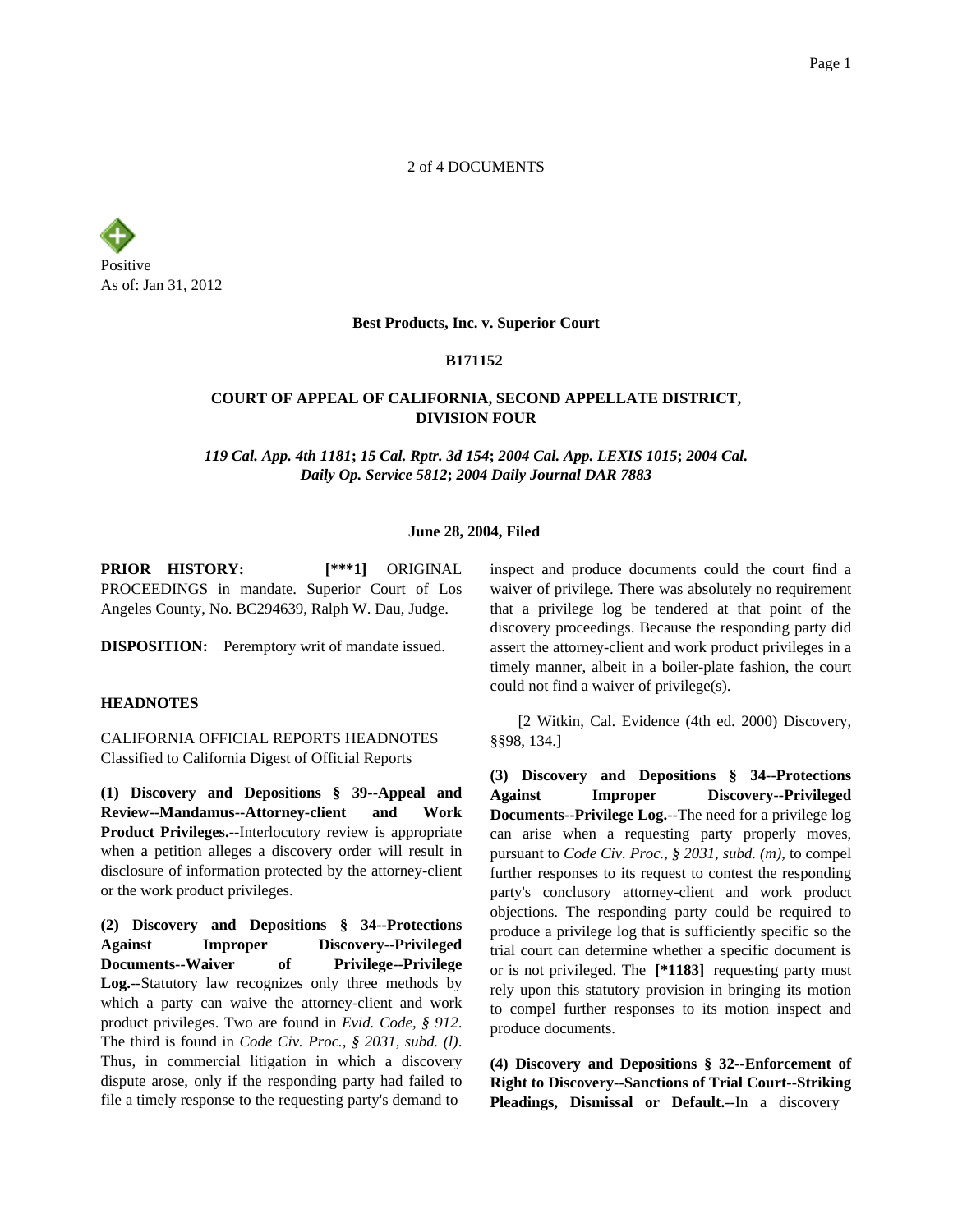dispute, even if a requesting party brings and prevails on a motion to compel based on *Code Civ. Proc., § 2031, subd. (m)*, the court cannot find a waiver of privilege. The statute authorizes the court to make orders compelling further responses that adequately identify and describe documents for which a party has raised boiler-plate assertions of the attorney-client and work product privileges. If the responding party fails to comply with such an order, *Code Civ. Proc., § 2031*, sets forth the exclusive remedies available to the court. The trial court can make those orders that are just, including the imposition of an issue sanction, an evidence sanction, or a terminating sanction under *Code Civ. Proc., § 2023*. In lieu of or in addition to that sanction, the court can impose a monetary sanction under *§ 2023*. (*Code Civ. Proc., § 2031, subd. (m)*.) However, even at that juncture, the statute does not include as an authorized sanction a judicial order that a privilege has been waived.

**(5) Discovery and Depositions § 19--Interrogatories--Objections and Scope of Inquiry--Claim of Privilege.**--Statutory law provides the sole method by which a claim of privilege can be waived in responding to an interrogatory. *Code Civ. Proc., § 2030, subd. (k)*, is inapplicable when a defendant timely files responses that comply with the mandate of *Code Civ. Proc., § 2030, subd. (f)(3),* to clearly state when an objection is based on a claim of a specific privilege.

**(6) Discovery and Depositions § 19--Interrogatories--Response Lacking Specificity--Available Relief.**--When a responding party tenders boiler-plate responses lacking any specificity to the requesting party's interrogatories, then the requesting party can seek relief through *Code Civ. Proc., § 2030, subd. (l)*. The motion to compel answers must cite or discuss *§ 2030, subd. (l)*. A judicial order finding a waiver of privilege is not authorized by the statute.

**COUNSEL:** Alan S. Yockelson; Cotkin, Collins & Ginsburg, Terry C. Leuin and Douglas A. Greer for Petitioner.

No appearance for Respondent.

**[\*1184]** Hornblower, Manning, Ward & Bernardino, Stanley L. Friedman, Rafael Bernardino, Jr.; and Julius S. Grush for Real Party in Interest.

**JUDGES:** Hastings, J., with Epstein, Acting P. J., and Curry, J., concurring.

**OPINION BY:** Hastings

## **OPINION**

**[\*\*155] HASTINGS, J.**--

## **INTRODUCTION**

This writ proceeding involves a discovery dispute in commercial litigation between plaintiff Granatelli Motorsports, Inc. and defendant Best Products, Inc. The operative pleadings are the complaint and cross-complaint.

**[\*\*156]** Plaintiff served a set of requests for inspection and production of documents and propounded a set of interrogatories. Defendant responded with, inter alia, boilerplate objections of attorney-client privilege and work product privilege. Plaintiff brought motions to compel and to preclude defendant from making any further objections. At the hearing on the motions, the court essentially held that defendant's failure to produce a privilege log resulted in the waiver of its **[\*\*\*2]** right to object based upon privilege and granted the motions to compel. A minute order filed by the trial court several days later recast its order by stating it had overruled the privilege objections because defendant had failed to substantiate them.

**(1)** This petition by defendant followed. We issued an alternative writ because interlocutory review is appropriate when a petition alleges a discovery order will result in disclosure of information protected by the attorney-client privilege or the work product privilege. (*Hernandez v. Superior Court (2003) 112 Cal.App.4th 285, 292 [4 Cal. Rptr. 3d 883]*.) Because the trial court's order was in excess of the authority conferred by statutory and decisional law, we will issue a writ directing it to set it aside and to enter a new and different order directing defendant to properly respond to plaintiff's discovery requests.

# **FACTUAL AND PROCEDURAL BACKGROUND**

On July 30, 2003, plaintiff served its "first set of [52] requests for inspection and production of documents" that "evidence, refer or relate" to the issues raised by the lawsuit. On that same day, plaintiff also served its "first set of [54] special interrogatories" that sought **[\*\*\*3]** identification of all persons, documents and facts relating to the issues raised by the pleadings.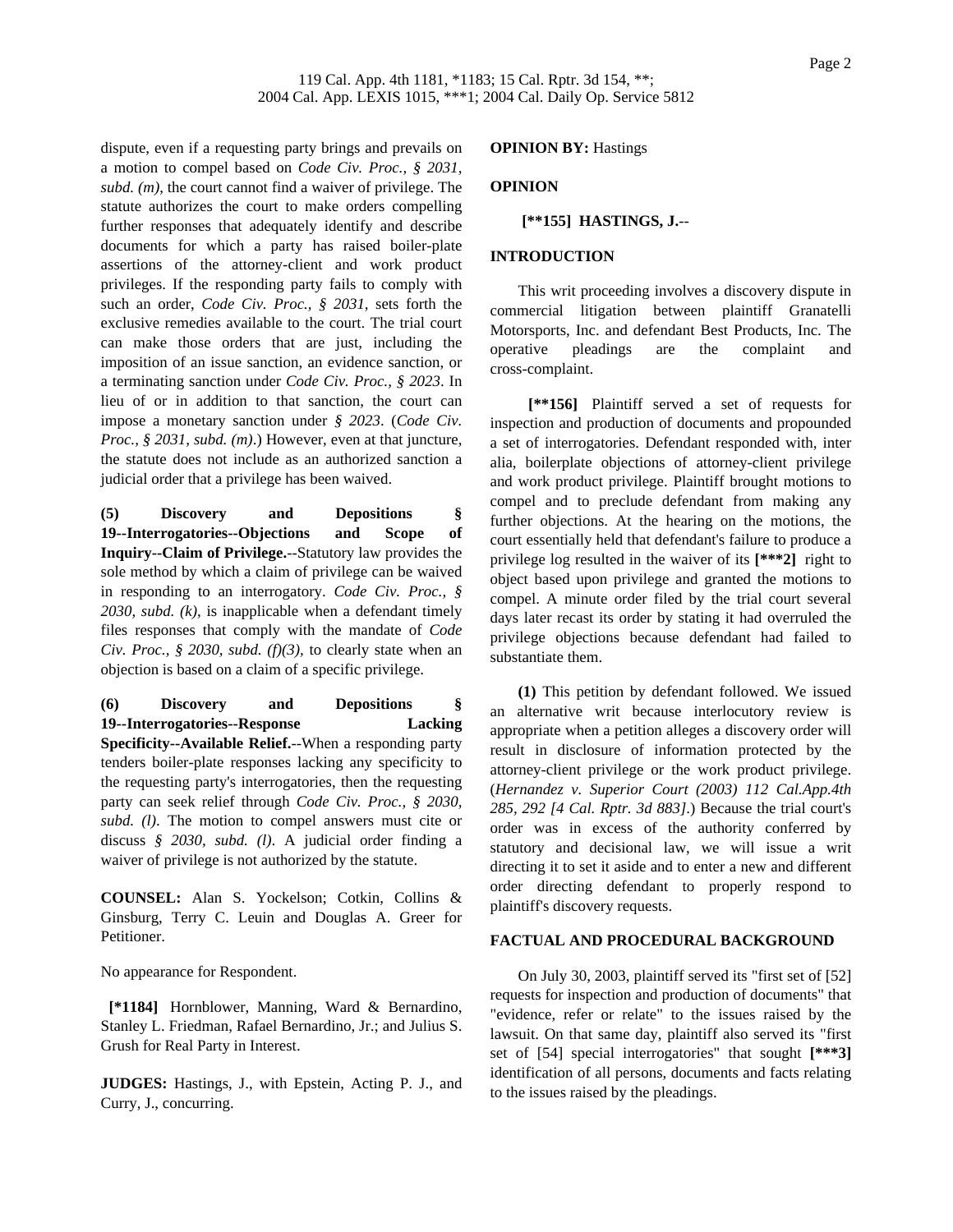On September 3, 2003, defendant responded to both discovery requests with boilerplate objections, including attorney-client privilege and work product privilege.

**[\*1185]** A "meet and confer" process did not resolve plaintiff's concerns about defendant's boilerplate objections.

Plaintiff then filed two motions.

One was a motion "to provide a full and complete statement of compliance, *without further objection*, to plaintiff's first set of requests for inspection and production of documents." (Italics added.) The motion claimed plaintiff's requests did "not relate to privileged matters[.]" It also urged defendant's responses, including its assertions of the attorney-client and work product privileges were "raised in a repetitive, meaningless boilerplate fashion [with] no attempt to link the specific objection to the specific documents [defendant] purports are privileged or otherwise not discoverable." Plaintiff conceded the categories of documents it sought "may encompass documents that are subject to a privilege [but that if defendant intended to raise that privilege, it] must **[\*\*\*4]** prepare a privilege log setting forth sufficient information to determine whether or not any privilege applies. ... [Defendant] fails to do so. Failure to produce a privilege log is an implicit admission that the privilege objection is without merit and is made in bad faith. ... the objection should be overruled as stated because it is too broad and not specified in any manner." Plaintiff cited no pertinent statutory or decisional authority to support these legal arguments.

Plaintiff's other motion was to compel further responses to its interrogatories *without objection*. The motion urged that defendant's responses had been entirely evasive, incomplete, without merit or substantial justification, and in bad faith. In regard to the objections of attorney-client privilege and work product, plaintiff **[\*\*157]** claimed its interrogatories did not seek disclosure of any protected communications or documents but "only the identity of such document, i.e., the title, author, date and/or subject matter of the document in a manner sufficient for the issuance of a *subpoena duces tecum*." Plaintiff claimed defendant had never explained how disclosure of this information invaded the attorney-client **[\*\*\*5]** privilege and argued that defendant's "failure to specify, during the meet and confer process, how the *Interrogatories* invades the attorney-client privilege or attorney work product

doctrine is an admission that this objection [is] without merit and [is] made in bad faith." Plaintiff, however, offered no authority (statutory or decisional) as to why the defendant's purported delicts would preclude defendant from continuing to raise these two objections.

On October 24, 2003, defendant filed separate oppositions to each of plaintiff's motions. Each opposition claimed plaintiff's motions were now "moot" because "further responses and documents have already been voluntarily provided" to plaintiff's counsel. Defendant argued it had been necessary **[\*1186]** to file its boilerplate (and timely) objections because plaintiff had refused to grant it reasonable extensions of time to permit it to prepare full responses.

On November 3, 2003, the court conducted a hearing on the motions. The court had not been provided with defendant's supplemental responses. Plaintiff's counsel first stated he had the "discovery responses, but the same objections are posed" and then concluded "I don't withdraw **[\*\*\*6]** a request to have the court overrule these objections and order real responses[.]" Defendant's counsel responded "these are real responses" that stated "after having time to get these documents together, work with our client, ... said we would produce all nonprivileged documents responsive to [plaintiff's] request." The court asked if defendant had furnished a privilege log. Defense counsel replied: "We are putting it together now." The court retorted: "Here we are now at the motion. This is not a two-step process.  $[\P]$  ...  $[\P]$  If you don't support your objections and demonstrate that there are privileged documents that haven't been produced, this is the point where that falls apart, where the rubber meets the road." At another point, the court stated that because defense counsel had not yet tendered a privilege log: "They [defendant] lose all of their objections on the grounds of privilege." When defense counsel explained he had not had sufficient time "to go through the file and find the attorney privilege letters and enumerate them all," the court replied: "At the point where you served your opposition to this motion [to compel] was the point that that showing had **[\*\*\*7]** to be made. It hasn't been made. You have the burden to support the privilege objection with admissible evidence. [¶] ... you have missed something if you think you don't have to support your objections at the hearing on the motion to compel with admissible evidence. [¶] ... any objection on the grounds of attorney-client or work-product privilege is by the board here as a result of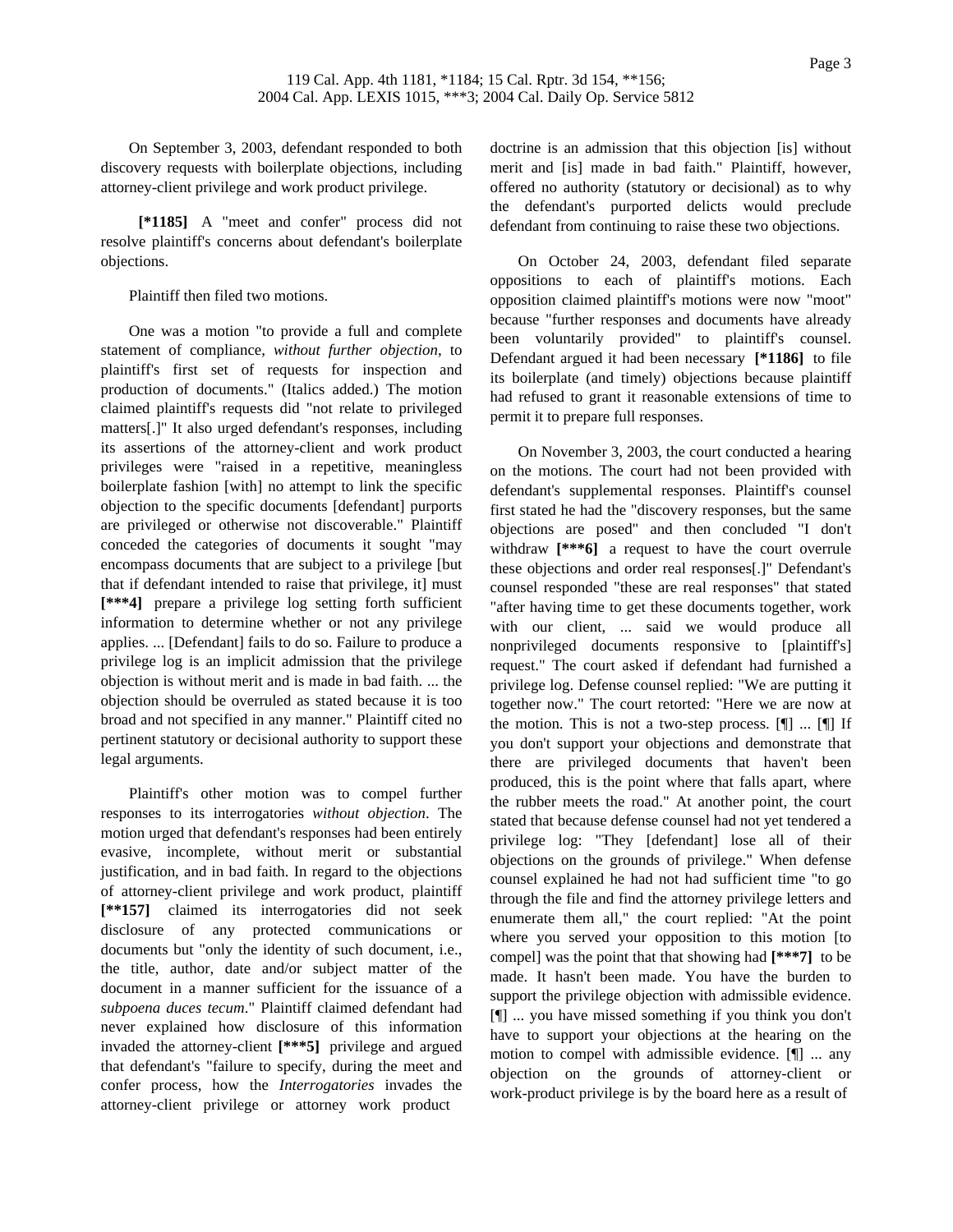no privilege log verified."

The court's minute order for the November 3, hearing reads: "Defendant's objections are overruled. The motions to compel are granted."

On November 7, in response to an ex parte application from defendant to stay its earlier order,  $\frac{1}{1}$  the court filed a lengthy order. It reads, in pertinent part:

> 1 That application is not included in the present record.

**[\*\*158]** "Defendant ... has applied ex parte for a stay of the court's order of November 3, 2003, overruling defendant's objections to discovery requests and granting plaintiff's motion to compel. [The] application shows that it misunderstands the court's November 3, 2003 order. [It] contends the court erred in ruling that [defendant] had waived the attorney-client privilege. The **[\*1187]** court in that order did not rule that a waiver had taken place: the court overruled defendant's **[\*\*\*8]** objections on the ground that it had not shown that any documents were subject to the attorney-client privilege.

"The party asserting privilege, in this case [defendant], has the burden, when challenged, of showing that the evidence it seeks to suppress is within the terms of the statute establishing the privilege, i.e., a communication between a client and a lawyer. [Citations.] Another way of putting the rule is that, if a timely motion to compel has been filed, the burden is on the responding party to justify any objection. [Citation.]

"[Defendant] did not demonstrate that *any* documents constitute communications between the client and its attorneys. When faced with plaintiff's motion to compel, it was [defendant's] burden to show by competent evidence that documents being withheld constituted communications that were between the client and her attorney. This is normally done with a properly authenticated privilege log. ...

"In the case at bar, [defendant] did not supply a properly authenticated privilege log as part of its opposition to plaintiff's motion. [It] thus failed to carry its burden to show that any document withheld from production constituted a **[\*\*\*9]** communication between the client and its attorneys. [Defendant's] attorney submitted no evidence that any document is attorney work product, and no evidence was submitted to support

the claim of burden. Accordingly, the court on November 3, 2003, ruled that [defendant] had not shown that any documents are protected by any privilege asserted, that objection was overruled, and the burden objection was not well taken. Accordingly,

"IT IS ORDERED that [defendant's] ex parte application for a stay is DENIED." (Fns. omitted.)

This writ petition followed. We issued a temporary stay order and requested and received preliminary opposition from plaintiff. After consideration of that opposition, we issued an alternative writ of mandate.

## **DISCUSSION**

## A. *Requests to Inspect and Produce Documents*

**(2)** The trial court effectively held that defendant had waived its right to assert the attorney-client and work product privileges because it **[\*\*\*10]** had failed to **[\*1188]** file a privilege log in regard to plaintiff's request to inspect and produce. 2 That ruling was error. Statutory law recognizes only three methods by which a party can waive a privilege. Two are found in *Evidence Code section 912* and are inapplicable to **[\*\*159]** this cause. 3 The one pertinent to this proceeding is found in *subdivision (l) of section 2031 of the Code of Civil Procedure*. 4 It provides: "If a party to whom an inspection demand has been directed fails to serve a timely response to it, that party waives any objection to the demand, including one based on privilege or on the protection for work product under *Section 2018*." Consequently, only if defendant had failed to file a timely response to plaintiff's demand can the court find a waiver of privilege. There is absolutely no requirement that a privilege log be tendered at this point of the discovery proceedings. (*Korea Data Systems Co. v. Superior Court (1997) 51 Cal.App.4th 1513, 1517 [59 Cal. Rptr. 2d 925]*.) Because defendant did assert the attorney-client and work product privileges in a timely manner, albeit in a boilerplate fashion, the court erred in finding **[\*\*\*11]** a waiver of privilege(s). (*Id. at p. 1517*.)

> 2 Plaintiff parses the trial court's ruling and claims "the trial court did not overrule such objections based on [defendant's] failure to ever produce a privilege log rather it overruled the objections because after repeated opportunities to justify its 'boilerplate' assertions, it utterly failed to proffer any justification for its objections" and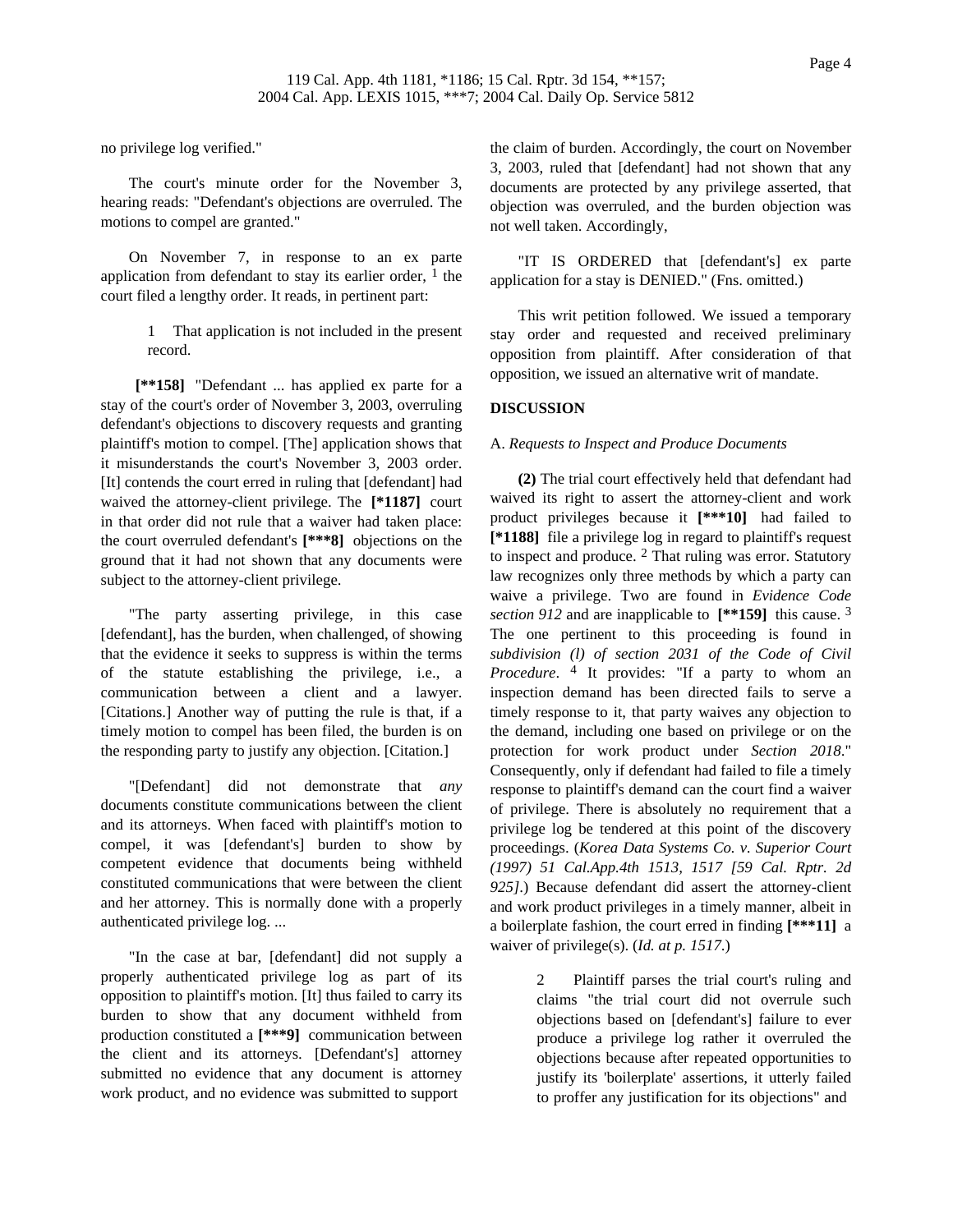"the trial court did not abuse its discretion" in making that ruling. The trial court's comments at the November 3, 2003 hearing clearly indicate to the contrary. In any event, plaintiff's argument is the proverbial distinction without a difference because, as we shall explain, the trial court lacked authority to overrule the objections at this juncture of the proceeding.

3 Those two methods are: (1) the disclosure of a privileged communication in a nonconfidential context and (2) the failure to claim the privilege in a proceeding in which the holder has the legal standing and opportunity to do so. (See, in general, *Motown Record Corp. v. Superior Court (1984) 155 Cal. App. 3d 482, 492 [202 Cal. Rptr. 227]*.)

**[\*\*\*12]**

4 All subsequent undesignated statutory references are to the Code of Civil Procedure.

To a certain extent, it appears that the trial court misapprehended the stage of a proceeding at which a privilege log becomes relevant. As we recently explained: "[T]he expression, 'privilege log,' does not appear in *section 2031* or anywhere else in the Code of Civil Procedure[.] ... The expression is jargon, commonly used by courts and attorneys to express the requirements of *subdivision (g)(3) of section 2031*.[5] [Citations.] [¶] The purpose of a 'privilege log' is to provide a specific factual description of documents in aid of substantiating a claim of privilege in connection with a request for document production. [Citation.] The purpose of providing a specific factual description of documents is to permit a judicial evaluation of the claim of **[\*1189]** privilege. [Citations.]" (*Hernandez v. Superior Court, supra, 112 Cal.App.4th at p. 292*.)

> 5 "*Subdivision (g)(3)* requires a responding party who objects to the demand for inspection of a document based upon a claim of privilege, to '(A) identify with particularity [the] document ... , and (B) set forth clearly the extent of, and the specific ground for, the objection ... , the particular privilege ... [and] [i]f an objection is based on a claim that the information sought is protected work product under Section 2018, that claim shall be expressly asserted.' " (*Hernandez v. Superior Court, supra, 112 Cal.App.4th at p. 292, fn. 8*.)

**[\*\*\*13] (3)** The need for a privilege log could have arisen had plaintiff properly moved to compel further responses to contest defendant's conclusory attorney-client and work product objections. *Subdivision (m) of section 2031* provides: "If the party demanding an inspection, on receipt of a response to an inspection demand, deems ... (3) an objection in the response is without merit or too general, that party may move for an order compelling further response to the demand." In that context, defendant could be required to produce a privilege log that is sufficiently specific so the trial court could determine whether a specific document is or is not privileged. Plaintiff, however, did not rely upon that statutory provision in bringing its motion.

**(4)** In any event, even had plaintiff brought and prevailed on a motion on that statutory ground, the court could not find a waiver of privilege. The statute authorizes the court to make orders compelling **[\*\*160]** further responses that adequately identify and describe documents for which a party (here, defendant) has raised boilerplate assertions of the attorney-client and work product privileges. If defendant fails to comply with such an order, *section 2031* sets **[\*\*\*14]** forth the exclusive remedies available to the court. The trial court can "make those orders that are just, including the imposition of an issue sanction, an evidence sanction, or a terminating sanction under *Section 2023*. In lieu of or in addition to that sanction, the court [could] impose a monetary sanction under *Section 2023*." 6 (*§ 2031, subd. (m)*.) However, even at that juncture, the statute does *not* include as an authorized sanction a judicial order that a privilege has been waived. (*Korea Data Systems Co. v. Superior Court, supra, 51 Cal.App.4th at p. 1517*.)

> 6 This statutory framework rebuts plaintiff's argument that defendant is claiming it can "banketly [*sic*] assert the attorney-client privilege to requests for production of documents and interrogatories (which seek the identity of documents), and then refuse to substantiate such claims in any manner, or form, prior to a hearing on a motion to compel ... and then maintain that counsel and the Court should just take its word that the privilege somehow applies."

# **[\*\*\*15]** B. *Interrogatories*

To the extent that the trial court also found that defendant's failure to provide a privilege log constituted a waiver of its right to assert privilege in regard to the